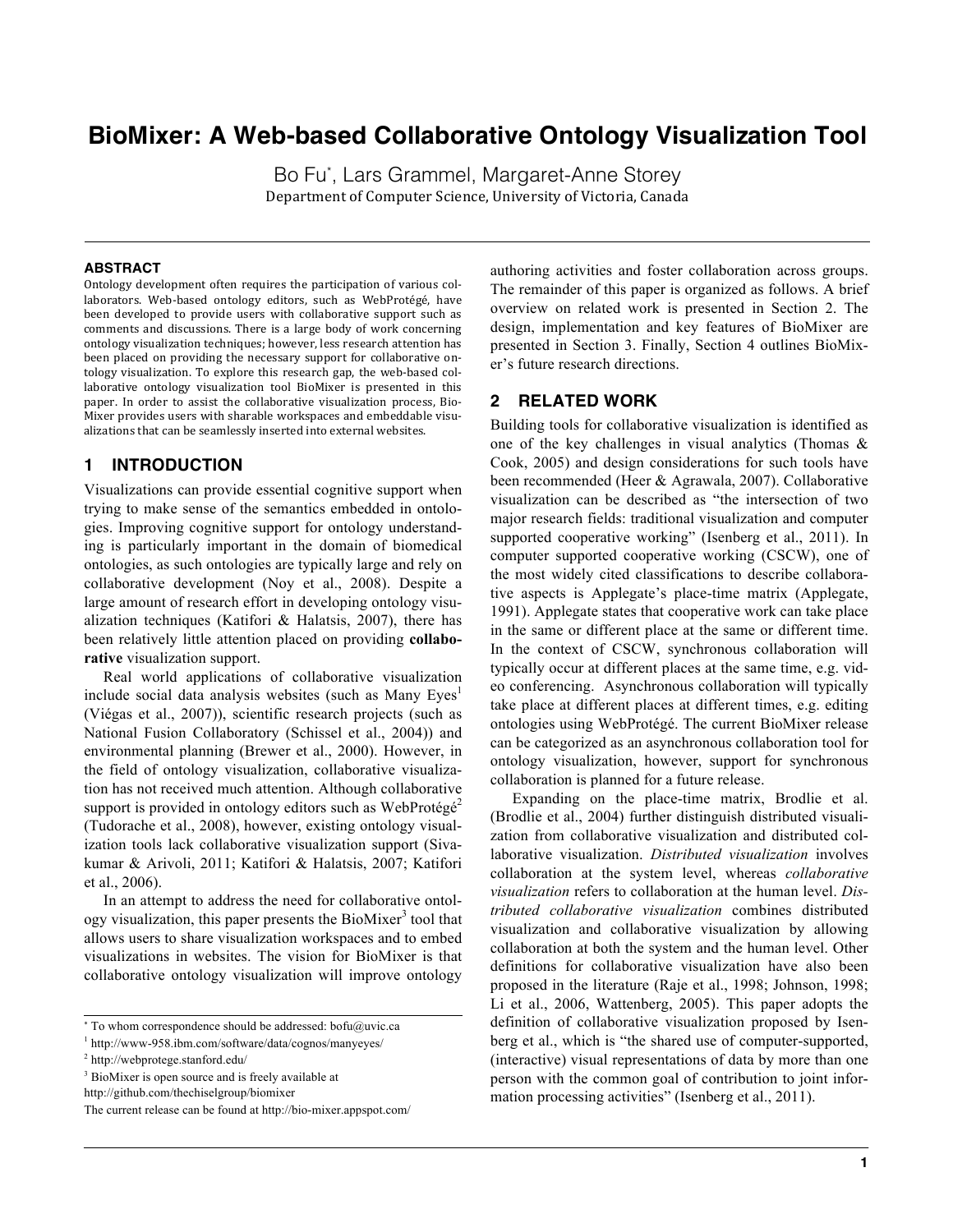The benefits of using collaborative visualization have been studied in social data analysis websites such as Many Eyes (Viégas et al., 2007). The goal of Many Eyes is twofold. First, the creation and publication of visualizations can reach out to a larger audience, not just experts. Second, the social potential of web-based visualizations enables discussions among the wider audience. The advantages of collaborative visualization in social data analysis may also hold true for the domain of ontology visualization. As with collaborative support, visualizations will not only serve as a tool for sense-making, but also as a channel to stimulate discussions between users.

 This trend of collaborative support is already embraced by existing ontology editors. For instance, WebProtégé (Tudorache et al., 2008) aims to support the collaborative ontology development process by providing an online environment for users to edit, discuss and annotate ontologies. visCOntE (Vonrueden & Hampel, 2005) provides support for searching, creating and editing ontologies among collaborators. COVE (Allemang et al., 2004) emphasizes the evolution of ontologies and provides collaborative editing support for ontologies in the space shuttle domain.

 Despite the uptake of collaborative support in ontology development tools, little research attention has focused on providing collaborative support for ontology visualization. An extensive review of existing ontology visualization approaches is presented in (Katifori & Halatsis, 2007). A key observation from this review is that most existing ontology visualization tools have focused on providing users with sophisticated views; however, few have explored enabling collaboration among the users. Although a web-based visualization service, FlexViz, has successfully demonstrated the application of online visualizations in the BioPortal ontology library (Noy et al., 2009), so far it has not leveraged the social potential of the web. In order to bring the benefits of the social web to biomedical ontology visualization, BioMixer has been designed with collaborative visualization in mind from the beginning.

## **3 BIOMIXER DESIGN, FEATURES & IMPLEMENTATION**

Inspired by previous design recommendations (Heer & Agrawala, 2007) and tool requirements (Isenberg et al., 2011) for collaborative visualization, a list of design considerations for collaborative ontology visualization has been derived and is discussed next. Collaborative ontology visualization tools need to (but not limited to):

- support social interactions around the data, so that a group of collaborators working on the same visualizations can provide commentary and discuss relevant implications on common ground;
- engage a wider audience and provide support for users to share and publish their findings, so that infor-

mation is appropriately distributed for group decision making;

- support long-term use by people with distinct backgrounds and different goals, so that personal visualization preferences and styles can be fully elaborated; and
- enhance decision making by providing collaborative support from the beginning of the design process, so that collaborative features are included in the design process of a visualization tool to prevent these features being developed just as an afterthought.

 In order to address the needs identified above, BioMixer is being designed to support visualizations in collaborative settings. In particular, BioMixer:

- supports *social interaction* around the visualization. A user can send an existing visualization workspace to his/her collaborators via email, as well as initiate discussions by adding notes to the visualizations.
- engages a wider audience by providing a *web-based interface*. A user can easily access BioMixer using a web browser and does not need to download or install any software.
- supports the *publication of visualizations* by providing interactive visualization embeds that can be easily inserted into external websites.
- supports users with diverse backgrounds and preferences by presenting *multiple coordinated views*, which aim to engage the audience from different viewpoints.

 Figure 1 illustrates an example of using BioMixer for collaborative ontology visualization, exemplifying the features listed above. In this example, the user searches for *tissue* and is given a list of ontologies that contain this term in the *Search* view (see top left window in Fig. 1) 4 . The user then selects the Cell Line Ontology, the RadLex Ontology, the BioTop Ontology and the Gene Regulation Ontology in the search results and subsequently creates *Selection 1* in the view frame. By selecting the *Graph* button under *Views*, an empty graph view is created in the workspace. The user can then drag *Selection 1* and drop this selection onto the graph view. He/she can also add comments by adding a *Note* view (see bottom right view in Fig. 1). To explore the nodes shown in the graph view, the user can select a node and choose to visualize its associated concepts or mappings. In Fig. 1, four ontologies (color coded) are visualized in the circle layout, the *is-a* relations are visualized by solid directional lines and the mappings are visualized by grey dashed lines. Visualizing different types of mappings (e.g. exact, close, related, broad and narrow mappings) are not supported in the current graph view, but will be included in a future release. This visualization can also be displayed using other layouts as shown in Fig. 1 (the panel to the right includes

<sup>4</sup> Searching for ontologies by name is not supported in the current release of BioMixer, but is to be included in a future release.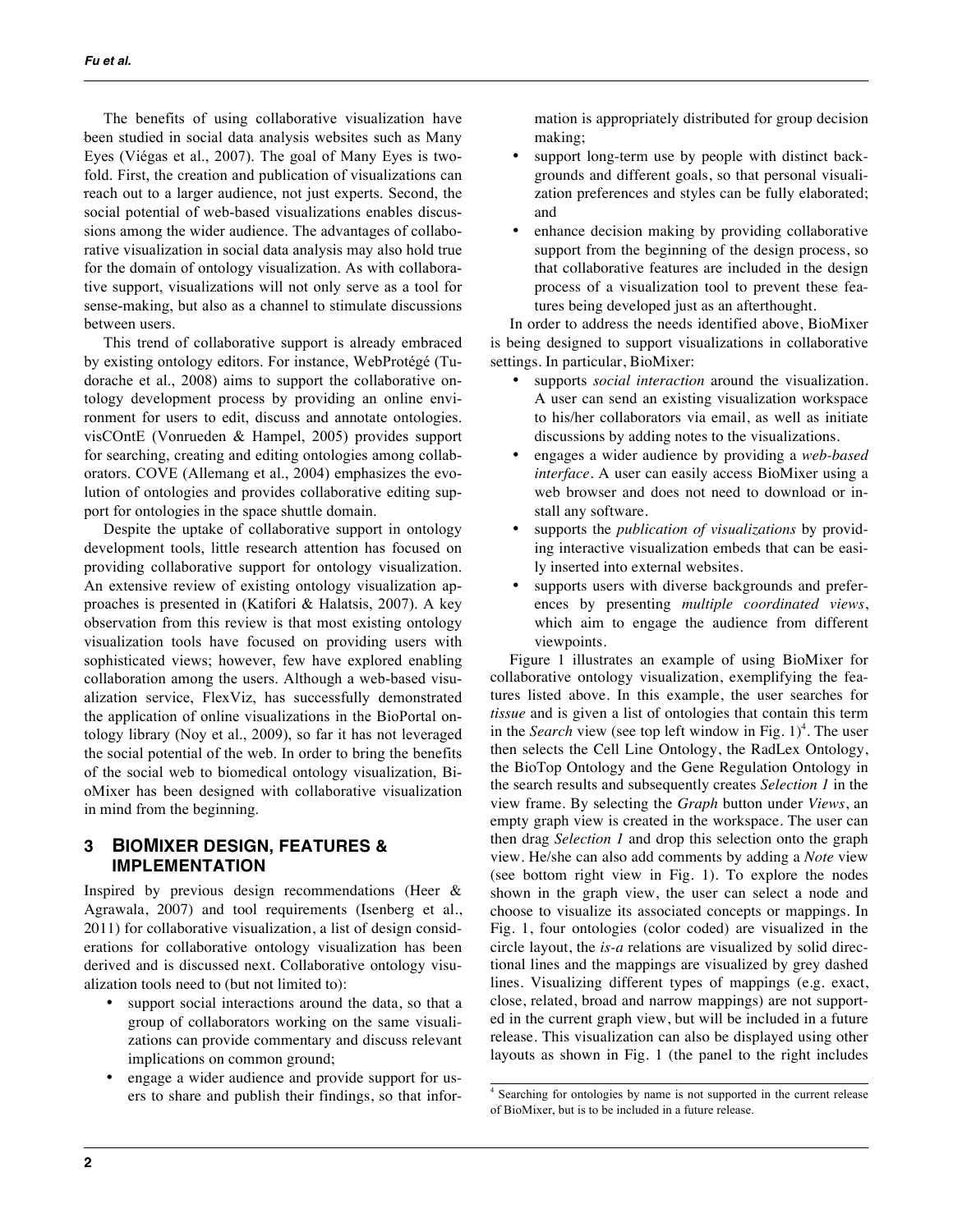tree, spring, grid layout, etc.). For example, the spring layout may be appropriate when presenting an overview of several ontologies and how the mappings relate them to one another (an example is shown in Fig. 2), however the tree layout may be more suitable for visualizing the hierarchical relationships among the nodes (an example is shown in Fig. 3). As pointed out in (Motta et al., 2011; Katifori & Halatsis, 2007) and demonstrated by Wang & Parsia (Wang & Parsia, 2006), each type of visualization is associated with its own strengths and weaknesses. Thus, BioMixer supports a variety of layouts in an effort to better assist the user with his/her understanding of the ontology(ies) at hand through the use of flexible visualization layouts. It is recognized that the graph view can quickly become unusable as the number of nodes increases in a visualization. This scalability issue may be overcome by using other types of visualizations, e.g. nodes can be visualized on the axes and mappings can be visualized in the cells of a matrix layout. Additional types of visualization such as the matrix layout are currently being developed for BioMixer.



**Fig. 1.** An Example of Collaborative Ontology Visualization in BioMixer. The user is presented with four tabs: *Workspace*, *BioPortal Concept Search*, *Views* and *Help*. There are four buttons under *Workspace*, including (from left to right) *Create New* workspace, *Load* existing workspace, *Save* and *Share* a workspace. The current release contains four views (circle 2), including *Graph*, *Text*, *Timeline* and *Note*. A variety of visualization layouts (circle 3) are supported in the Graph View. The user can send an existing workspace to collaborators by using the *Share* feature (circle 1 & 6) and add comments to visualizations by using the *Note* view (bottom-right). The user can also obtain an iFrame to embed a single visualization in external websites (see Fig. 4). Details of nodes (circle 5) are displayed on demand (i.e. when a user hovers over a node) in BioMixer. In addition, coordination (circle 4) is achieved by highlighting the node/selection under the mouse cursor across multiple views. Note that the user is free to visualize any selection (i.e. any combination of nodes) by dragging and dropping it into the new view.

In BioMixer, the user can further explore any subset of the current visualization by selecting the nodes he/she is interested in viewing. In the example shown in Fig. 1, the user selects the nodes connected by mapping which subsequently creates *Selection 2*. By selecting the *show mapping nodes* checkbox in *Nodes*, this second selection can be dragged and dropped onto the *Timeline* view, which will then show the creation dates of these mappings (e.g. May

 $17<sup>th</sup>$ , 2010 in Fig. 1). If the user is only interested in an overview of all the terms used in the ontology irrespective of the relationships between them, a tag cloud can be generated in the *Text* view.

 BioMixer also visualizes mappings between multiple ontologies. This differs from existing tools, such as Optima (Kolli & Doshi, 2008), AlViz (Lanzenberger & Sampson, 2006) and CogZ (Falconer & Storey, 2009), where map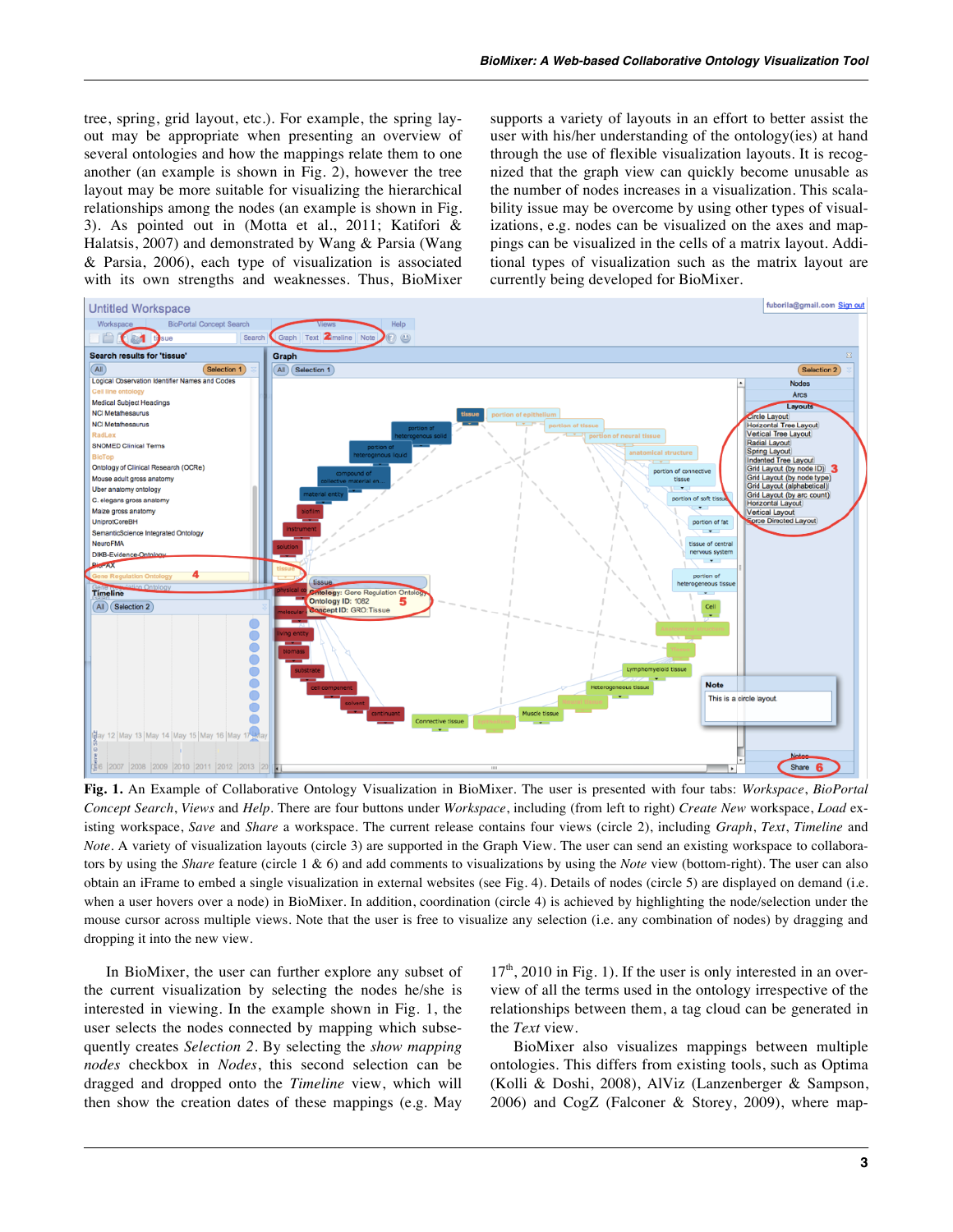pings are often visualized between only one pair of ontologies. In contrast, mappings in BioMixer are visualized between two or more ontologies at a time (as shown in Fig. 1, and Fig. 2). This feature presents the user with a much broader view on the relationships among a number of ontologies in one visualization. It supports the user in the process of exploring existing mappings and determining the similarities among the given ontologies more efficiently.



**Fig. 2.** An Example of Spring Layout. An overview of three ontologies are visualized.



**Fig. 3.** An Example of Tree Layout. Hierarchical relationships among ontological nodes are visualized.



**Fig. 4**. Collaborative Support in BioMixer. Users can share or embed visualizations by using URL and iFrame.



**Fig. 5.** BioMixer Architecture. There are three main components in BioMixer including the *BioMixer Client,* the *BioMixer Server* and the *NCBO BioPortal REST Services*. The double arrows illustrate the communications between these components.

To share the workspace shown in Fig. 1 with a collaborator, the user can click the *Share* button and enter the collaborator's email address. An email containing the URL of the workspace will be sent to the collaborator, who can then load this workspace into his/her browser by simply opening the URL. To publish visualizations online, inline frames are provided to the user, which enable the insertion of visualizations in external websites (currently, users must sign in to use this feature). This feature allows the user to quickly update visualizations on external websites when required. Figure 4 demonstrates these *Share* and *Embed* features.

BioMixer is a client-server web application. It is built on top of the Google Web Toolkit<sup>5</sup> (GWT) and the Google App Engine*<sup>6</sup>* (GAE) technologies, and integrates visualization components written in Flash, Java and JavaScript. Figure 5 presents the BioMixer architecture. The three key components are the BioMixer Client, the BioMixer Server and the BioPortal REST Services<sup>7</sup> provided by the National Center for Biomedical Ontology<sup>8</sup> (NCBO). The *BioMixer client* is an ontology visualization environment that runs in the user's browser. It is written in Java and compiled to JavaScript using the GWT. The client currently supports graph, text, timeline and note views; however, additional types of visualization can be easily integrated given the extensible architecture of BioMixer. The client also provides visualization coordination such as synchronized highlighting (brushing), filtering and selections across multiple views. In addition, it supports basic features such as window management and undo/redo. The client accesses the data stored in BioPortal through the NCBO *BioPortal REST services*. To enable workspace sharing and persistence, the BioMixer client uses services offered by the BioMixer server. The *BioMixer* 

<sup>5</sup> http://code.google.com/webtoolkit/

<sup>6</sup> http://code.google.com/appengine/

 $\alpha$ <sup>7</sup> http://www.bioontology.org/wiki/index.php/BioPortal\_REST\_services

<sup>8</sup> http://www.bioontology.org/